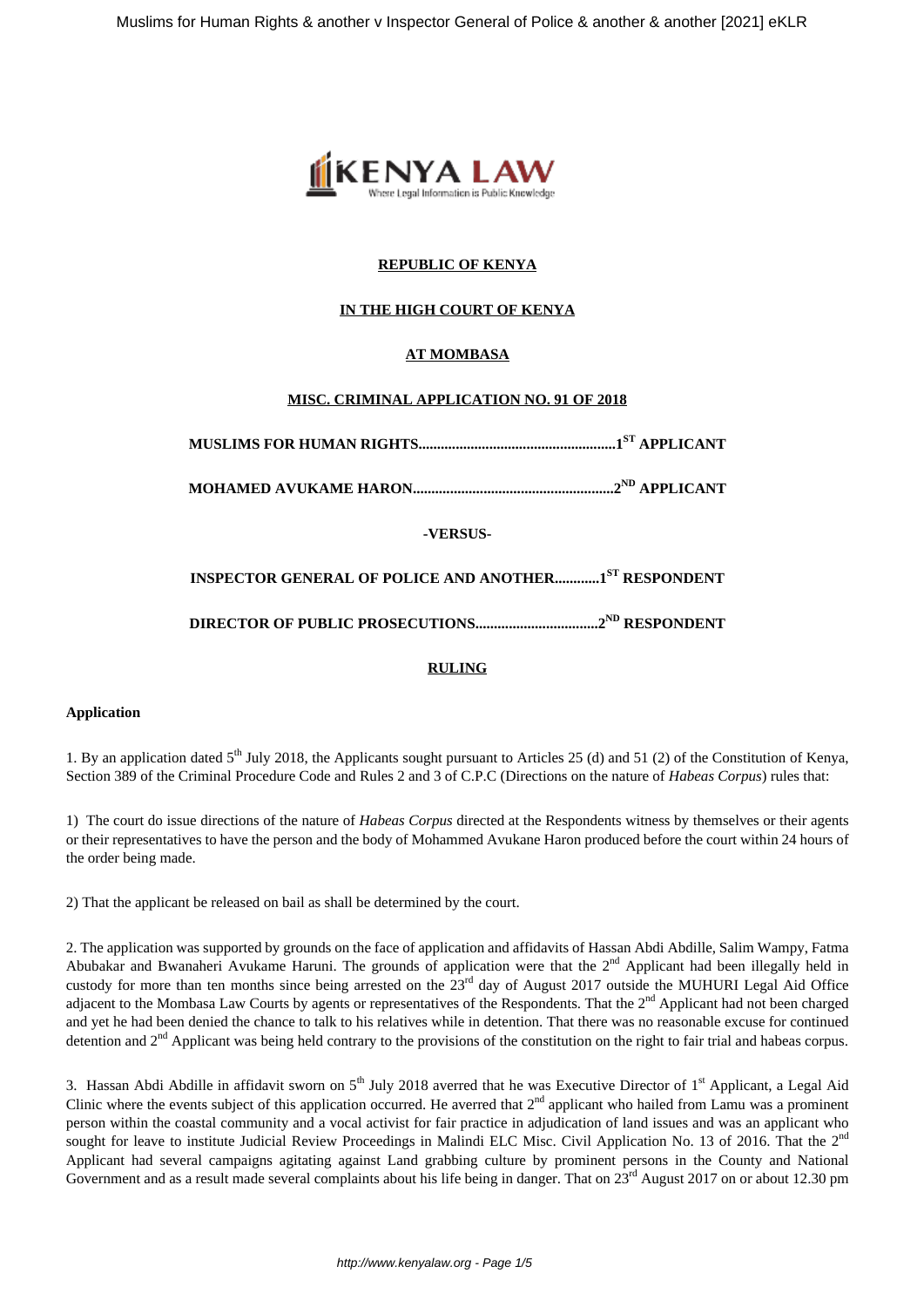the 2<sup>nd</sup> Applicant was arrested at the premises of the MUHURI Legal Aid Office next to Mombasa Law Court in the presence of all and sundry. That he was handcuffed and bundled into a Toyota Prado Registration KBQ 152U by persons who identified themselves as Police Officers and yet charges had not been brought against him neither had he been arraigned before any court to take plea of any alleged criminal activity. Hassan Abdi Abdille swore that  $2^{nd}$  Applicant was Central Police Station under OB No. 5/23/8/17. The rest of Salim Wampy's Affidavit reiterated what Hassan Abdi Abdille averred in his affidavit.

4. Fatma Abubakar averred that the  $2^{nd}$  Applicant had accompanied him to  $1^{st}$  Applicants Offices to make a complaint against the husband who had taken custody of their children. That as she was crossing the road to go where the  $2<sup>nd</sup>$  Applicant was, she saw 4 people next to a Motor Vehicle Prado, dark grey in colour Registration KBQ 152U approach the 2<sup>nd</sup> Applicant and one person with handcuffs arrested him and handcuffed him and when he resisted, they wiped out pistols and asked if he wanted to go or not and he told them he would go but sought to being held unlawfully and illegally by agents of the Respondents and direct contraventions of the provisions of the constitution that requires all state organs, state offices and all persons to be guided and bound by the provisions of the constitution and the rule of law.

5. Salim Wampy in affidavit sworn on  $5<sup>th</sup>$  July 2018, averred that the  $2<sup>nd</sup>$  Applicant had accompanied Fatma Abubakar to  $1<sup>st</sup>$ Applicants offices where she was to be interviewed when  $2<sup>nd</sup>$  Applicant was arrested by persons who identified themselves as Police Officers and he was bundled into a Toyota Prado Registration KBQ 152U. That attempts by family to trace the  $2<sup>nd</sup>$  Applicant were futile and a report was made at the Mombasa know what the problem was to no avail and he was threatened with guns and dared to resist. That when he tried to hand to the deponent some books and papers as well as reading glasses, the arresting officers' said "those are the things we want" and they took them from his possession.

6. That when she decided to go with him in the car  $2^{nd}$  Applicant told her not to as he would be okay. He instructed her to follow him in a waiting taxi. She said that they followed with taxi into town but lost signal due to traffic and despite looking all over the police stations, she was unable to trace the said Motor vehicle nor the 2<sup>nd</sup> Applicant's whereabouts. She made a report at Central Police Station vide OB No 5/23/8/2017. Fatma averred that arrest was witnessed by Salim Wampy of MUHURI and a Court Process Server namely Rashid.

7. Bwanaheri Avukame Haruni the brother to  $2<sup>nd</sup>$  Applicant received a call from Fatma Abubakar who informed him about the arrest of  $2<sup>nd</sup>$  Applicant. He averred that the documents that were taken from  $2<sup>nd</sup>$  Applicant were in respect to Manda Settlement Scheme which was in contention of which he wanted the  $1<sup>st</sup>$  Applicant to take up. Bwanaheri averred that  $2<sup>nd</sup>$  Applicant had filed ELC No 13 of 2013 at Malindi which he lost. He was also aware that 2<sup>nd</sup> Applicants 2 friends Emmanuel Kaingu Karisa and Swaleh Obo did filed Miscellaneous Suit No. 4 of 2014 by way of Judicial Review which an amorphous group calling itself Manda Surveying Project were not happy with and they alleged 2<sup>nd</sup> Applicant was behind it. Bwanaheri averred that his brother confided in him that his life was in danger prior to his abduction as he was under pressure to convince applicants in Miscellaneous Application No. 4 of 2014 to withdraw it. That 2<sup>nd</sup> Applicant declined an offer of a huge sum of money to influence the parties in Miscellaneous Application No. 4 of 2014.

8. The application herein was heard by way of *viva voce* evidence as per directions taken on 30<sup>th</sup> September 2019.

9. Fatma Abubakar Mohammed Khatib was the  $1<sup>st</sup>$  witness for the Applicants and she reiterated what she averred in her affidavit. She said she suspected that the people who arrested the  $2<sup>nd</sup>$  Respondent were Police Officers as they had handcuffs and pistols. She said a process Server known as Rashid who witnessed that abductions/arrest drove the taxi they used to follow the suspect Motor vehicle but they lost sight at the Governors round about. She said she reported matter at Central Police Station and she was told to come the following day. That the following day when she returned to the station, she was told that Police do not use such vehicles as prado. The next time they went to Police Station they were told Police knew nothing about the arrest as they had not received a report. She said the 2<sup>nd</sup> Applicant was house agent at Malindi and she did not inquire what he came to do at MUHURI Offices. She said she was not sure if it is Police who abducted her uncle but they had pistols and it is only Police who normally handle pistols. She said she did not know what the work of Director of Public Prosecutions were.

10. PW2 Bwanaheri also testified and reiterated his averments in the affidavit. In cross-examination he said he did not see the  $2<sup>nd</sup>$ Applicant being abducted. He said the  $2^{nd}$  Applicant was a contractor and he had land in Manda Island-Lamu. He said the  $2^{nd}$ Applicant did not disclose who threatened him. He said Emmanuel Kaingi Karisa and Swaleh Obo were residents of Manda Island. He said a group known as Manda Surveying Project were not happy when Judicial Review Case No. 4 of 2014 was filed. PW2 said that PW1 called and told him when uncle was being arrested. That she was in company of an employee of MUHURI when the 2<sup>nd</sup> Applicant was abducted and they went and reported at Central Police Station. He admitted that the 2<sup>nd</sup> Respondent does not arrest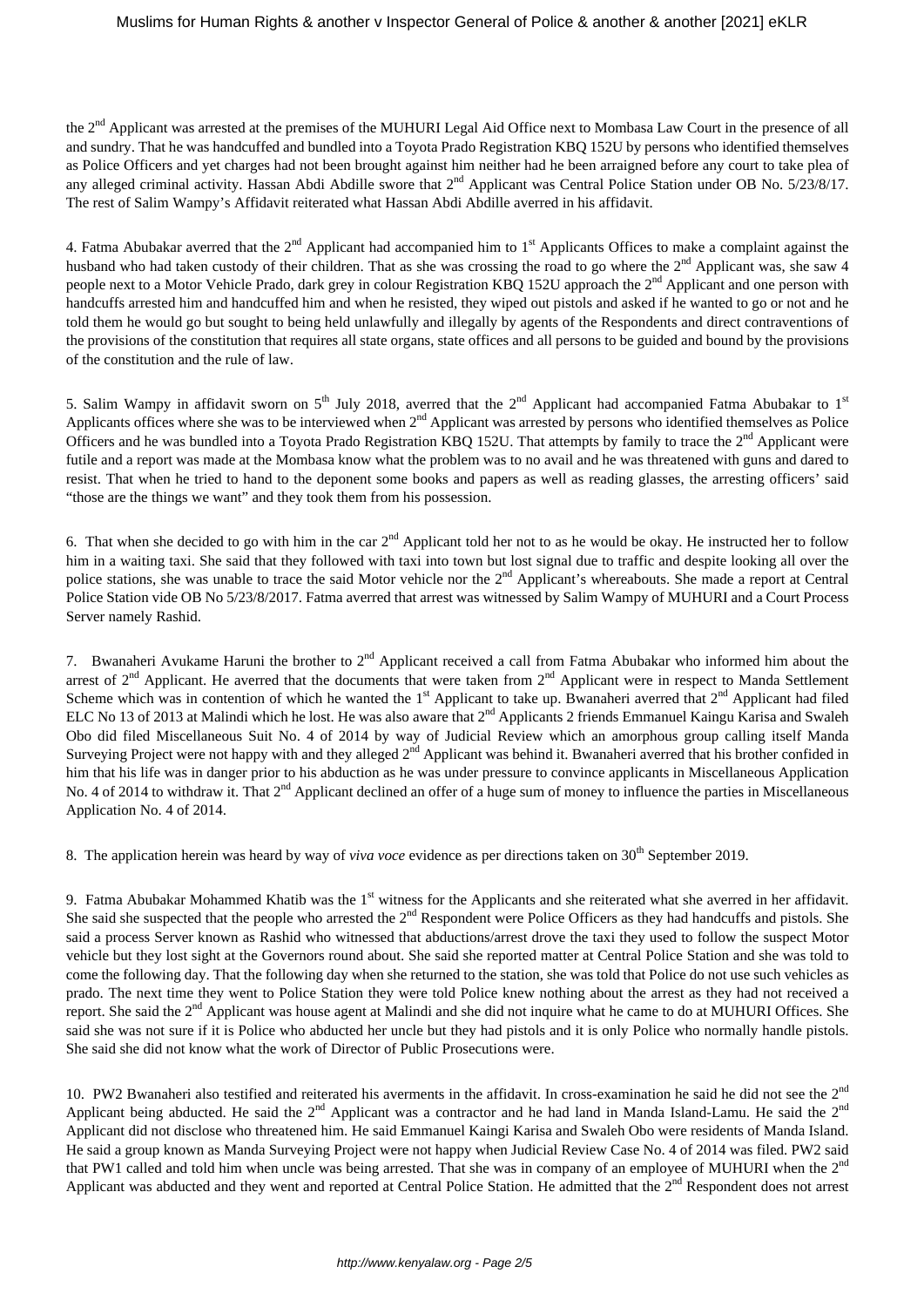people and did not give directions for arrest of  $2<sup>nd</sup>$  Applicant.

11. The Applicants Counsel was never able to avail any other witness and the Applicants case was closed. That Respondents also closed their case without availing any witness.

### **Response**

12. The 1<sup>st</sup> Respondent's grounds of opposition dated  $11<sup>th</sup>$  October 2019 were filed on 14.10.2019 whereas  $2<sup>nd</sup>$  Respondent's grounds of opposition dated  $23<sup>rd</sup>$  August 2018 were filed grounds of opposition on  $24<sup>th</sup>$  October 2019.

13. The 1<sup>st</sup> Respondent opposed the Chamber Summons application by stating that the Applicants have not demonstrated to the court that Mohamed Avukame Haron was indeed arrested by the 1<sup>st</sup> Respondent's officers and that he is in the custody of the 1<sup>st</sup> Respondent as alleged. That if the Applicants have any evidence on disappearance of Mohamed Avukame Haron, then it should be brought to the  $1<sup>st</sup>$  Respondent's for assistance in tracing them and or investigations on their whereabouts and not to join the  $1<sup>st</sup>$ Respondent's in the Proceedings. That in accordance with the Chamber Summons and Supporting Affidavit of the Applicant's, the Applicants have not confirmed that the alleged arresting individuals were police officers, they were never in uniform or numbers, they had a private car. That the Applicants have also not demonstrated that Mohamed Avukame Haron was booked in any police station and when the report was made at Central Police Station, the Applicants have not indicated that Mohamed Haron was found at the station. That the Applicants have mentioned several interest parties in their Affidavits, it is therefore not justified how they are the 1<sup>st</sup> Respondent to be the only one who could be knowing the whereabouts of Mohamed Avukame Haron yet there are other parties who could be knowing his whereabouts.

14. The 2<sup>nd</sup> Respondent opposed the application on grounds that the mandate of the Director of Public Prosecutions in relation to the 1<sup>st</sup> Respondent is spelt out under Article 15 (4) of the Constitution of Kenya 2010 as enabled and elaborated at Section 5 of the Office of the Director of Public Prosecutions Act No. 2 of 2013 and it does not include investigations, arrest and detention. That the DPP pursuant to its constitutional mandate under Article 157(4) has issued directions in writing to the  $1<sup>st</sup>$  Respondent to cause speedy and thorough investigations to be conducted into the alleged disappearance and awaits a report for his necessary action in accordance with the law. That the Petition is not in compliance with the Chief Justice Rules under Section 389(2) Criminal Procedure Code- Criminal Procedure (Directions in the nature of Habeas Corpus Rules, 1948 (Cap 27 (1948) Sub. Leg, L.N 474/1963) and therefore is incompetent.

#### **Analysis and Determination**

15. From the grounds in support of the Application and the 4 affidavits Supporting the application as well as *viva voce* evidence weighed against the ground of oppositions, the issue for determination is whether the Applicants have proved to the satisfaction of the court that the Respondents were liable for the unlawful and illegal detention of the 2<sup>nd</sup> Applicant.

16. **Section 389 (1) Criminal Procedure Code** provides that:-

**"(a) that any person within the limits of Kenya be brought up before the court to be dealt with according to law;**

**(b) that any person illegally or improperly detained in public or private custody within those limits be set at liberty;**

**(c) that any prisoner detained in a prison situated within those limits be brought before the court to be there examined as a witness in any matter pending or to be inquired into in that court;**

**(d) that any prisoner so detained be brought before a court martial or commissioners acting under the authority of a commission from the President for trial to be examined touching any matter pending before the court martial or commissioners respectively;**

**(e) that any prisoner within those limits be removed from one custody to another for the purpose of trial; and,**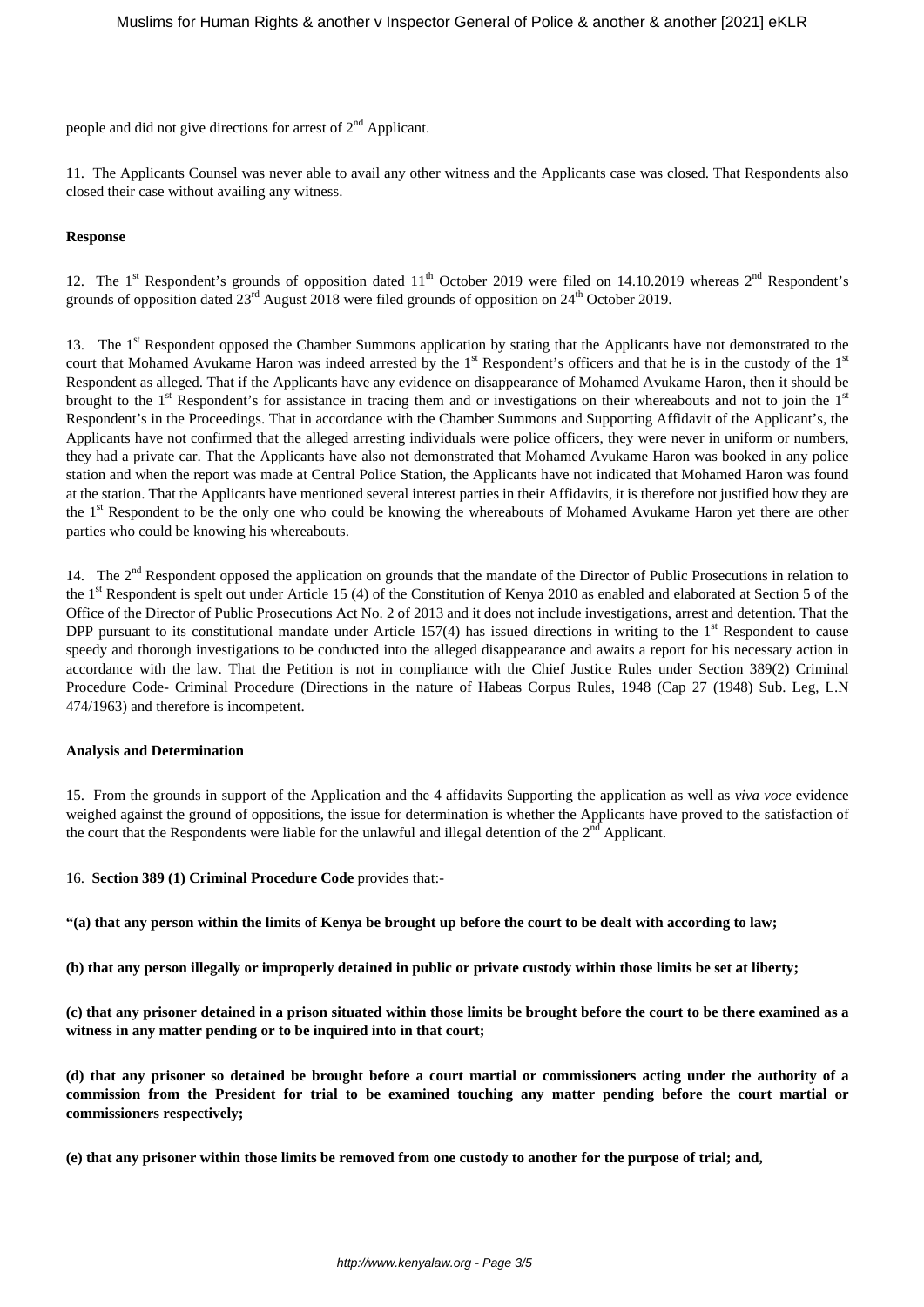**(f) that the body of a defendant within those limits be brought in on a return of cepi corpus to a writ of attachment."**

17. In the case of *Masoud Salim Hemed v AG,* **Petitions No. 7 and 8 of 2014**, the burden of proof in *habeas corpus* petitions lies with the petitioner until he proves detention by the respondent, upon which the respondent must prove the lawfulness of detention:

**24. The general burden in a habeas corpus application must pursuant to section 107 of the Evidence Act remain with the petitioner. As stated in the case of MA. Estrelita D. Martinez v Director General & Ors., supra, "the petitioner must establish any competent and convincing evidence that the missing person, on whose behalf the petition was filed, is under the custody of the respondents." In this case the petitioners were able to establish, and this was admitted by the respondents, the arrest of the subject by the police and the question is on whether the police had custody of the Subject at the time of the habeas proceedings.**

**25. Where detention of an applicant is established, the burden of proving the legality of detention rests with the State, see Archbold Criminal Pleading Evidence and Practice 2012 at p. 1767 paragraph 16-55. To place the burden on an applicant to prove illegality of the detention is to require the applicant to prove a negative.**

18. A writ of *habeas corpus* shall only issue where it is demonstrated that the disappeared subject is in the unlawful custody of the Respondent. The rationale to this is simple; the Respondent and in this case the police cannot be compelled to produce what is not in their custody. I refer to this court's holding in *Abdinasir Ahmed Mohammed v Republic* **[2015] eKLR** thus:

**"A writ of Habeas Corpus shall be enforced when the Applicant demonstrates that the subject is in the unlawful custody of the respondent. In** *Grace Stuart Ibingira and Others v Uganda* **(1966) EA 445 as cited in Mombasa H.C. Petition No. 7 of 2014** *Masoud Salim Hemed v D.P.P and 2 others* **in which the then East African Court of Appeal sitting in Uganda delivered itself as follows:**

**"The writ of habeas corpus is a writ of right granted ex debito justitiae, but it is not a writ of course and it may be refused if the circumstances are such that the writ should not issue. The purpose of the writ is to require the production before the court of a person who claims that he is unlawfully detained so as to test the validity of the detention and so as to ensure his release from unlawful restraint should the court hold that he is unlawfully restrained. It is a writ which is open not only to citizens of Uganda but also to others within Uganda and under the protection of the state. The object of the writ is not to punish but to ensure release from unlawful detention; therefore it is not available after the person has in fact been released. The writ is directed to one or more persons who are alleged to the responsibility for the unlawful detention and it is a means whereby the most humble citizen of Uganda may test the action of the executive government no matter how high the position of the person who ordered the detention. If the writ is not obeyed then it is enforced by the attachment for contempt of all persons who are responsible for the disobedience of the writ."**

19. The 1<sup>st</sup> Witness Fatma Abubakar Mohammed Khatib was present when the  $2<sup>nd</sup>$  Applicant was allegedly arrested and/or abducted. She suspected those who abducted/arrested the subject were Police Officers because they had pistols and handcuffs. She however did not say she could remember their identities. She did not know their names and the vehicle that she said they were using. Search was not conducted to establish ownership.

20. PW2 claimed that 2<sup>nd</sup> Applicant had received threats from a group known as Manda Surveying Project. He did not give names of the alleged members and he was not present when the  $2<sup>nd</sup>$  Applicant was arrested and he could not tell if the alleged members were among those who executed the arrest/abductions. Whether the 2<sup>nd</sup> Applicant was arrested on account of Judicial Review matter in Environment and Land Court filed by Emmanuel Kaingu and Swaleh Obo on family other reason was not established.

21. Although there is overwhelming evidence that the  $2<sup>nd</sup>$  Applicant was abducted, the identity of the people who abducted him has not been established and the fact that the unidentified people were armed with pistols and handcuffs and were suspected to be Police Officers is merely speculative and cannot be used against the  $1<sup>st</sup>$  Respondent.

22. In conclusion, this court finds that it has not been established to the required standards that the  $2<sup>nd</sup>$  Respondent arrested and detained the subject and the cause against the  $2<sup>nd</sup>$  Respondent cannot be sustained. This court will however issue an order to the DCI Central Police Station Mombasa to conduct an inquest into the disappearance or otherwise of the  $2<sup>nd</sup>$  Applicant and come up with